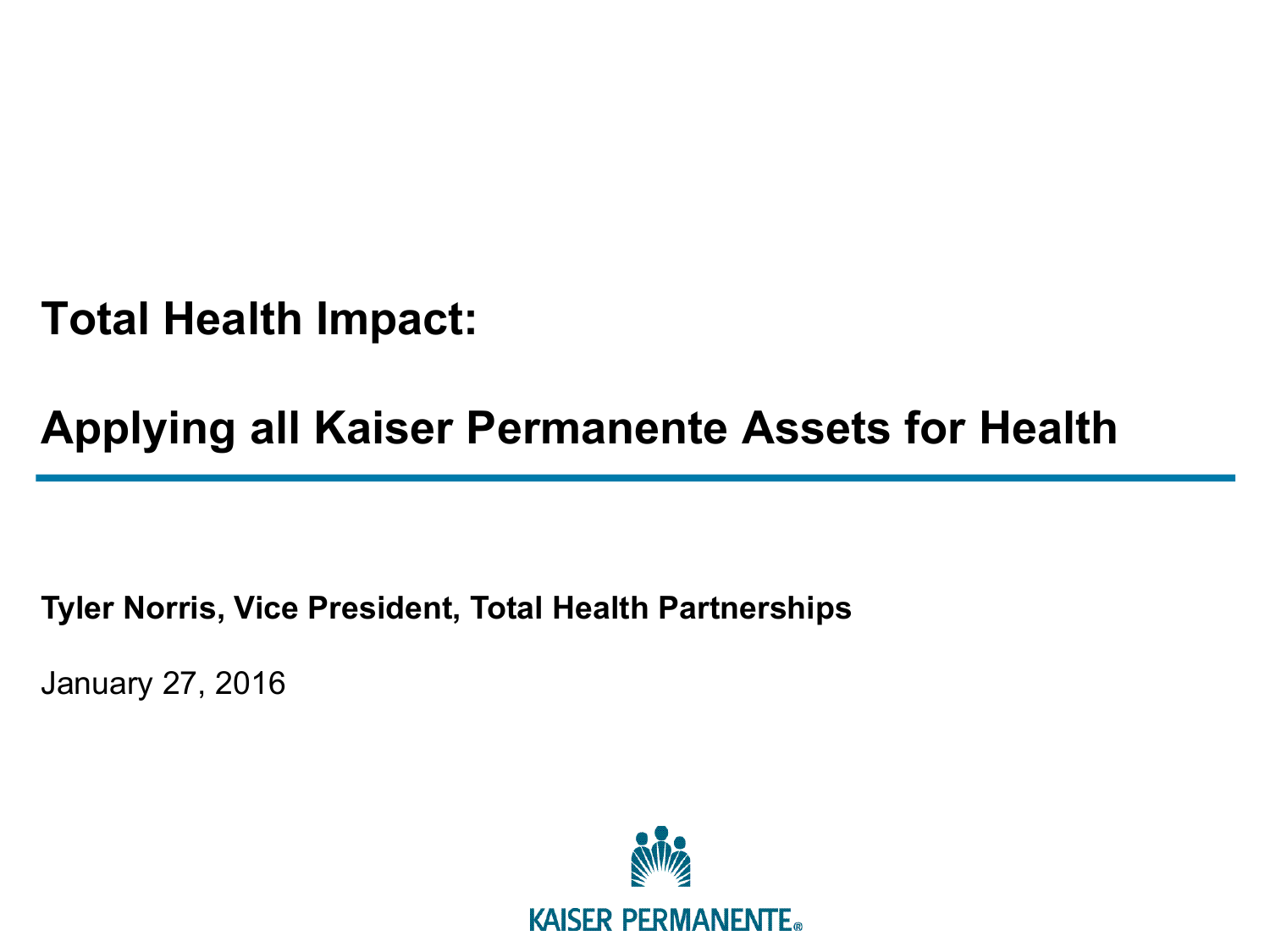## **Moving From Contribution to Accountability**





**Hand Printing: the good an organization does minus its footprint,** accounting for positive actions to help drive an organization or individual to be net-positive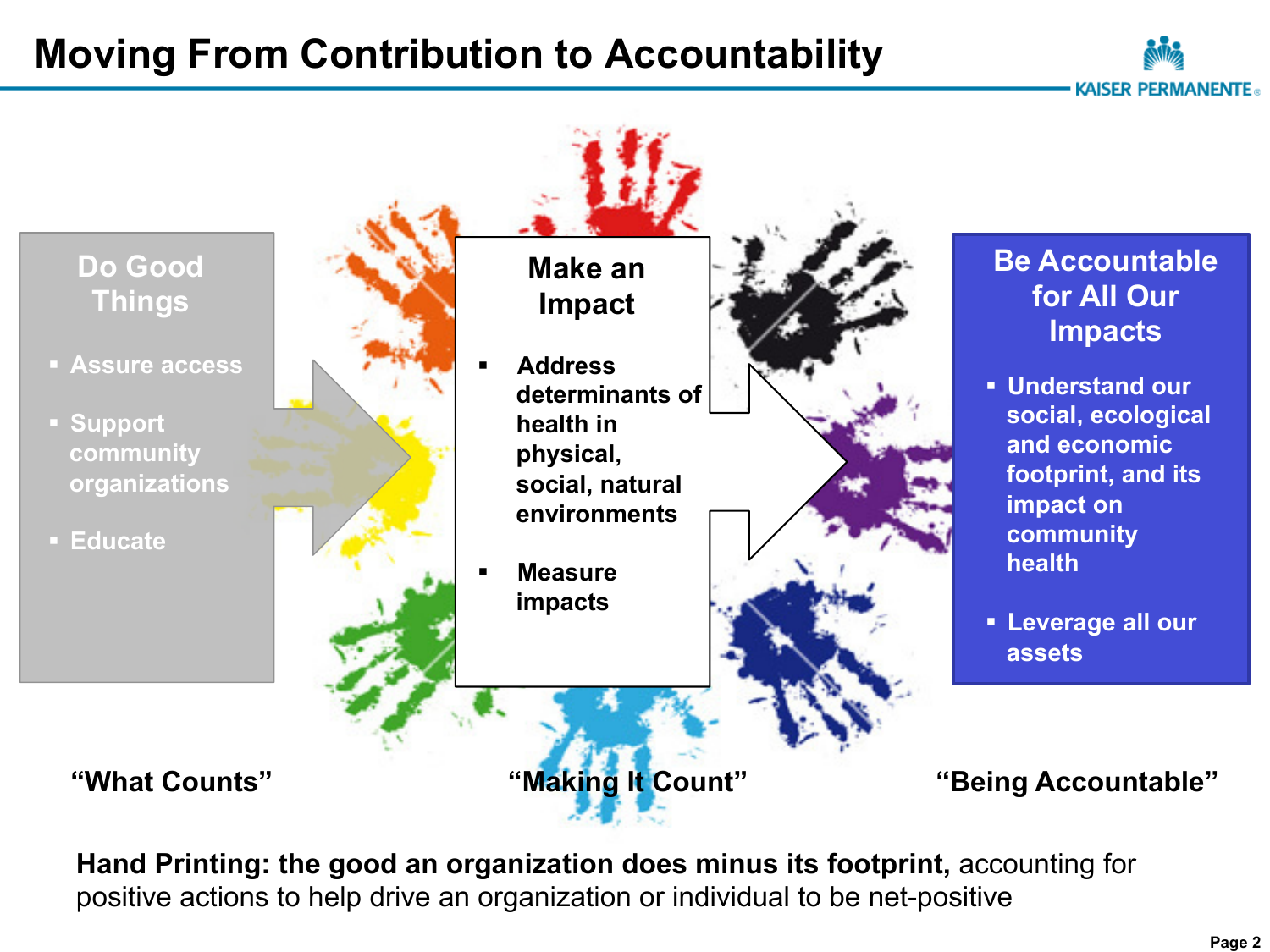**An Analytical View for Total Health (TH Framework)** 

**Clinical Care & Prevention**  • **Access to care**  • **Quality of care**  • **Clinic-community integration Health Outcomes Social & Economic & Wellbeing Factors**  • **Education**  • **Physiology**  • **Employment**  • **Income Programs and Policies**  Programs and Policies **Health Behaviors**  • **Family & social & Other Individual**  • **Disease and injury support Factors**  • **Community safety**  • **Culture**  • **Health and function**  • **Diet & activity** • **Tobacco use**  • **Alcohol use**  • **Unsafe sex**  • **Wellbeing Physical**  • **Genetics Environments** • **Spirituality**  • **Resilience**  • **Activation**  • **Built environment**  • **Food environment**  • **Media/information environment**  • **Environmental quality** 

**Settings: Home Workplace School Neighborhood Clinic Virtual** 

**KAISER PERMANENTE**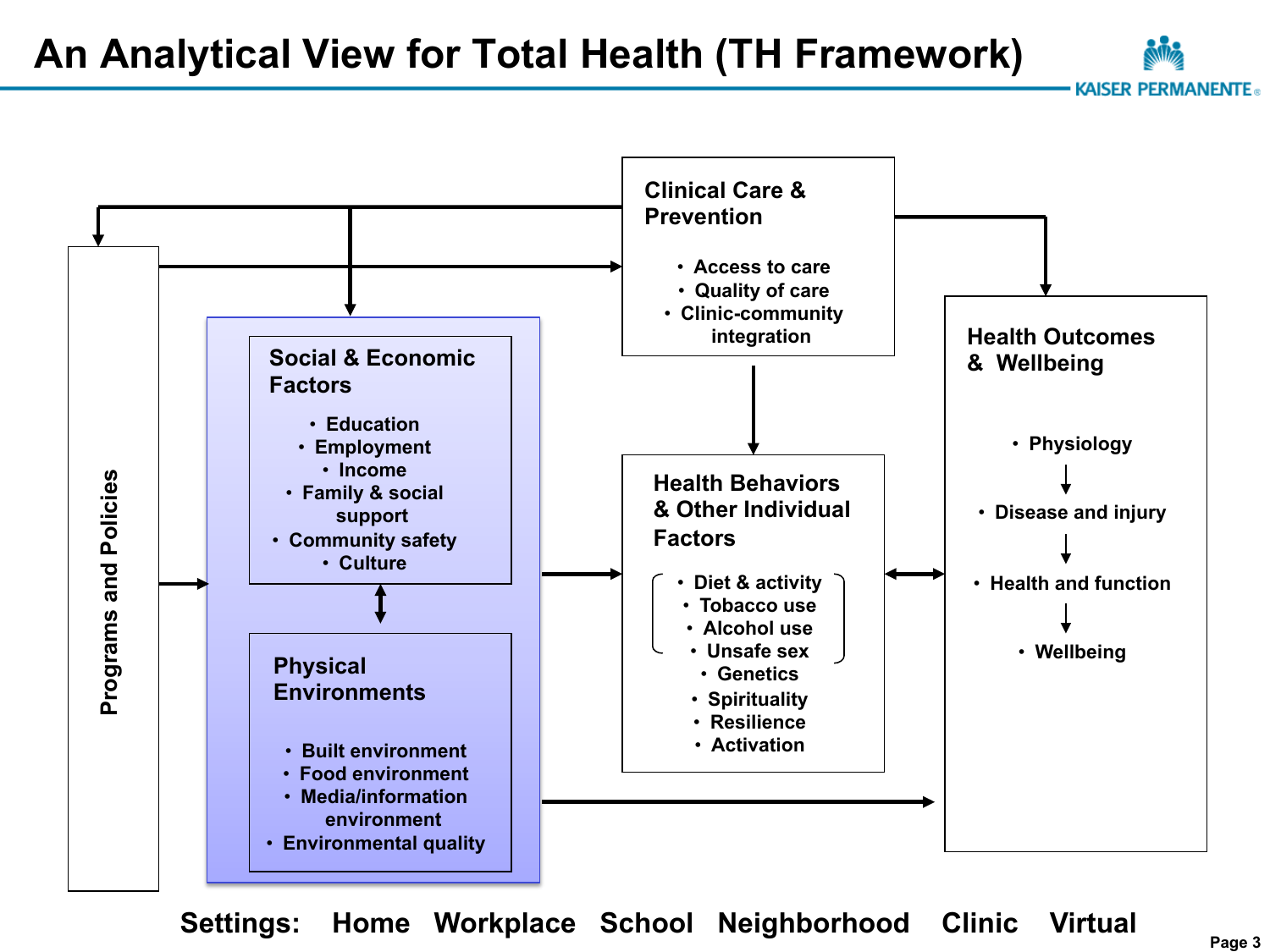## **Strategic Commitment: Connect and Deploy All Assets**

AISFR PFRMANFNTF .

#### **Deploying All Kaiser Permanente Assets for Total Health**

*Bringing together our mission, brand, knowledge and capabilities.* 

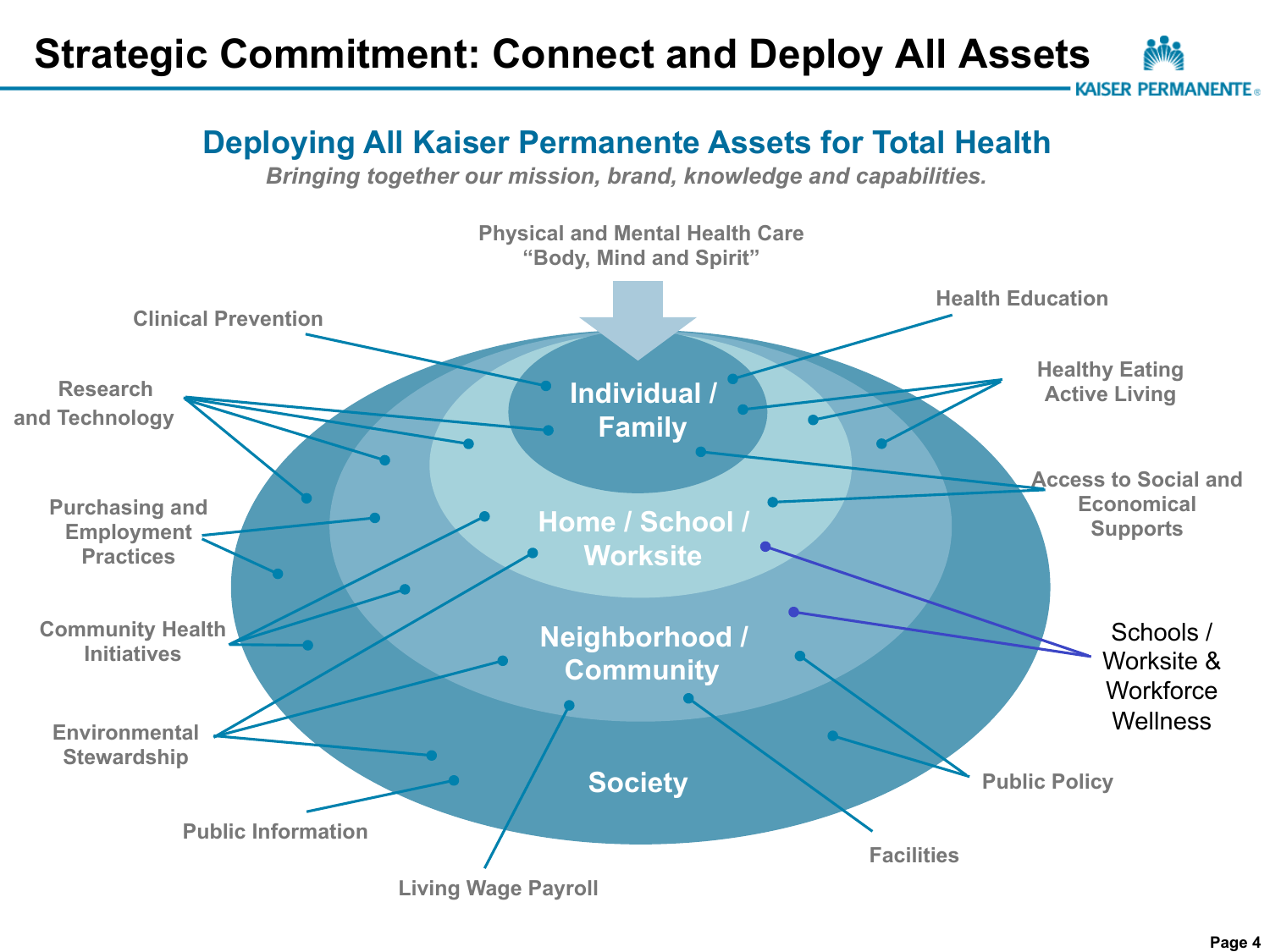*We can leverage many of our activities in key functional areas to understand the economic, environmental and social impacts.* 



KAISFR PFRMANFNTF ..